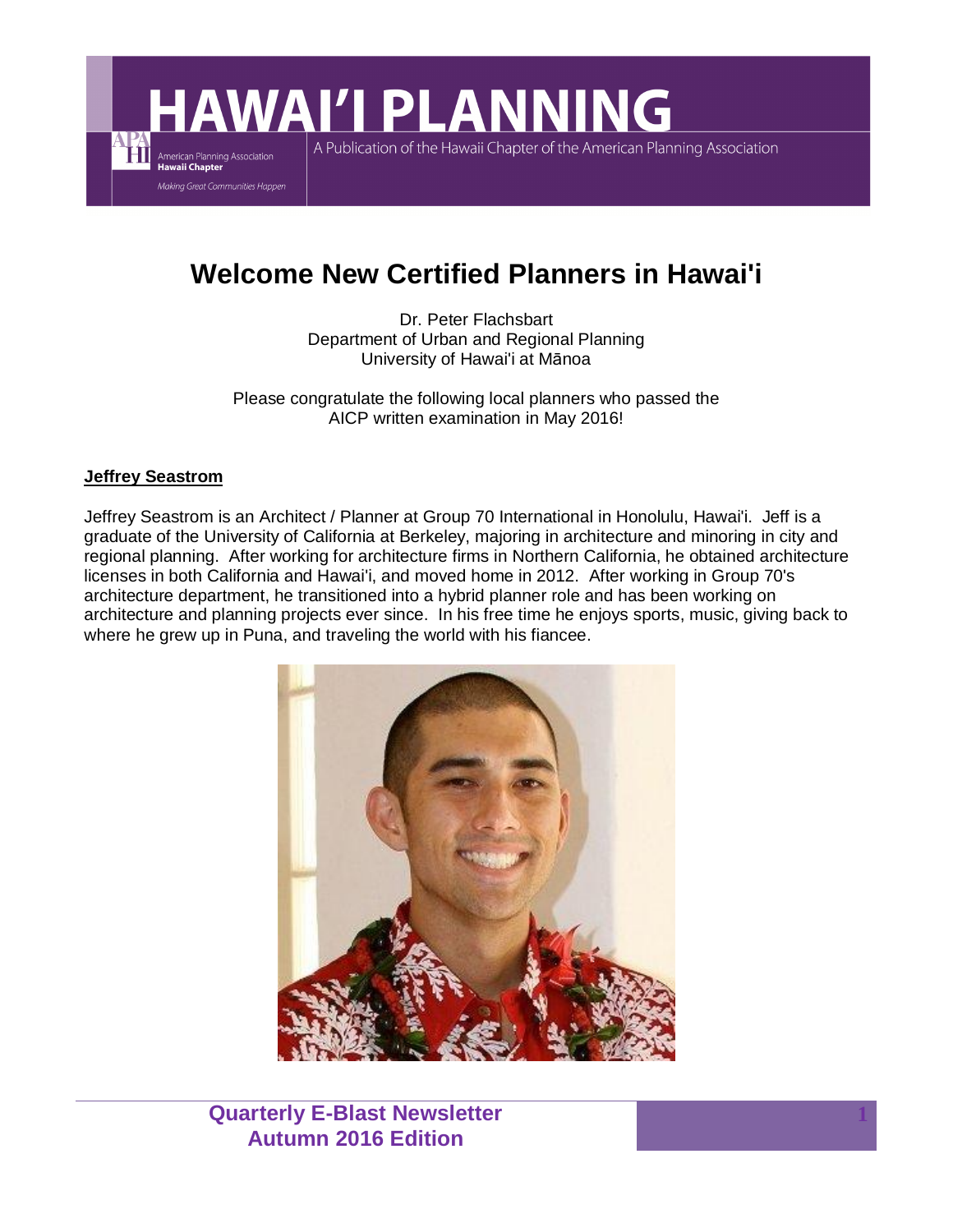

### **Makena White**

Makena White has worked at Planning Solutions, Inc. as a planner, GIS technician, and graphic artist since 2000. He also has primary responsibility for most of the firm's report and presentation graphics and for integrating the use of GIS information into its work products. He has conducted fieldwork for a wide range of projects and has been responsible for preparing reports, plans, and data summaries for those efforts. Projects on which he has worked include those related to environmental planning and permitting, utility management, habitat conservation planning, park master planning, and alternative energy project investigations. Makena received his Bachelor of Arts from the University of Hawai'i at Manoa and his Master of Science from Chaminade University of Honolulu.

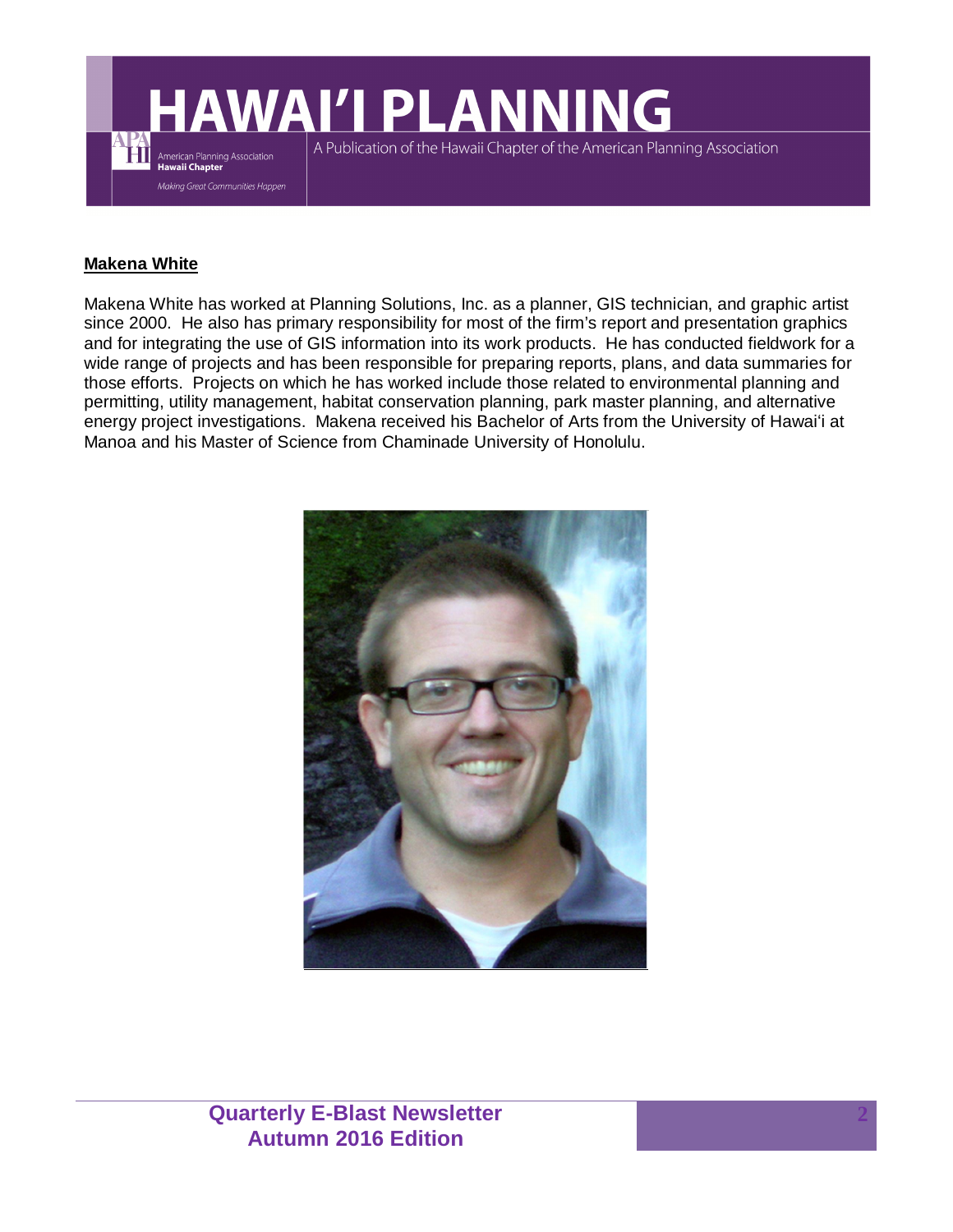

### **Melissa White**

Melissa White is a Senior Planner at SSFM International with a decade of experience in environmental and community planning in Hawai'i. She has worked on a wide variety of projects for public and private sector clients, including long-range community planning, disaster planning, economic development, renewable energy, endangered species, electric utility projects, habitat creation, and water quality restoration projects. In Melissa's capacity as Co-Founder of the Hawai'i Fashion Incubator (HIFI) since 2006, she works with community and government partners to build community and provide resources to support the growth of Hawai'i's fashion industry. She oversees HIFI's operations and initiatives including Hawai'i Fashion Month, the COOP incubator, and the Hawai'i Fashion Exchange, a membership network for the fashion industry. A common thread in her work is bringing together diverse stakeholders around collaborative projects that address shared needs and goals.